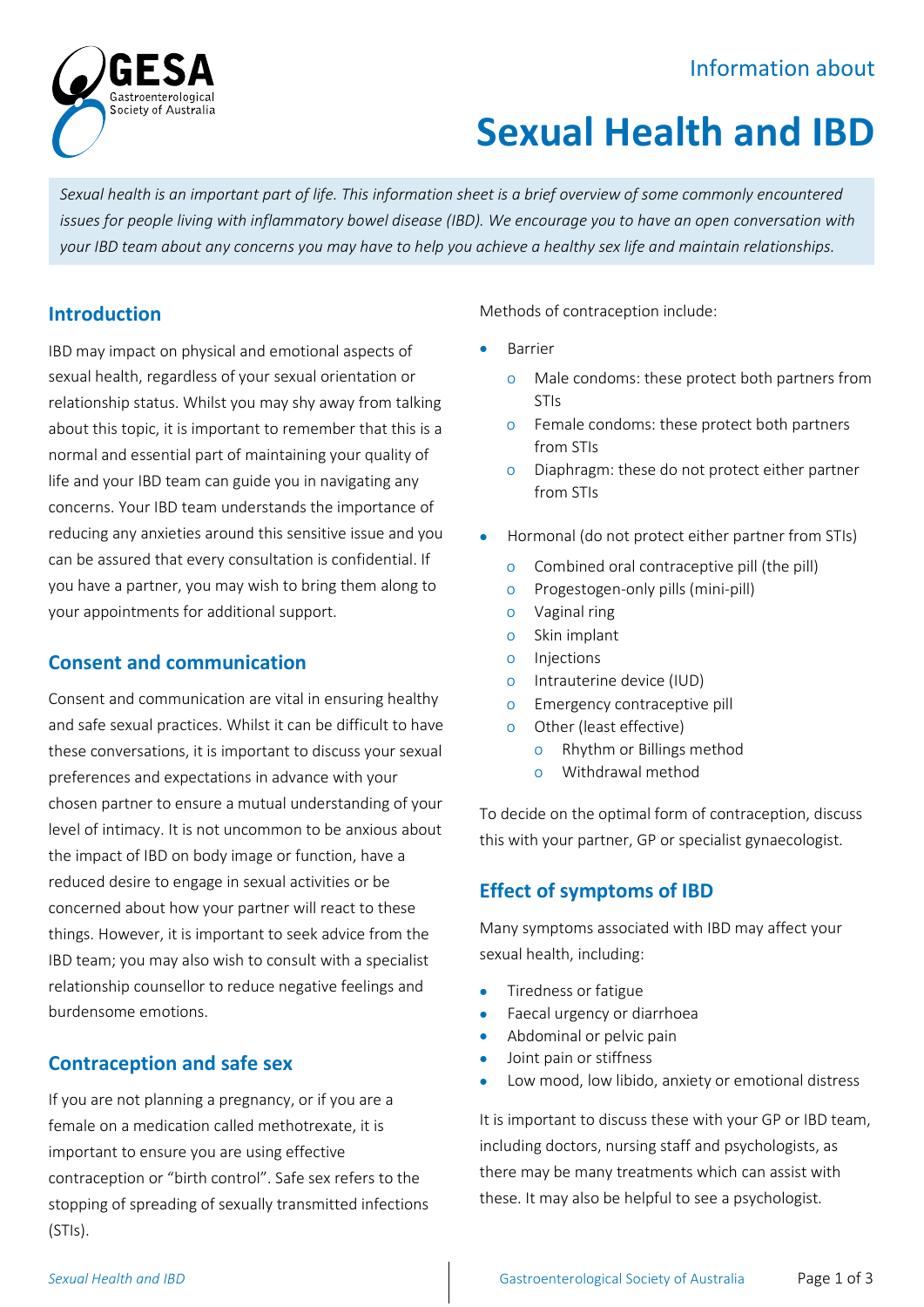## *Fistulas or abscesses*

Some people with Crohn's disease may develop infections or inflammation around the anus or genital area, which may make sex uncomfortable. Abscesses, scarring or communications between the bowel and skin (fistulas) may impact on certain sexual practices, such as penetrative vaginal or anal sexual intercourse. It is important to speak with your IBD team about these. Medications or surgery may be required to treat these complications. Techniques such as using lubricating gel may reduce discomfort during sexual activity. If any particular activity triggers pain, you may need to modify this activity. You may need to speak with your IBD team to ensure there has not been any local damage, and for advice regarding other strategies that may be helpful.

#### *Incontinence and urgency*

People with IBD may worry about having an unpredictable or uncontrollable bowel motion or urgency during sex. Going to the bathroom prior to having sex, or timing sex at a time when your bowel is less active, may help alleviate this feeling. Speak to your IBD team about possible strategies including an anti-diarrhoeal medications or referral to a continence specialist.

#### **Effect of medications**

In general, medications that treat your IBD will have a positive impact on your sexual health. However, certain medications such as steroids and antidepressants can impact your mood, reduce your sexual desire, and affect your performance and satisfaction. If you are experiencing any of these side effects, please inform the IBD team as there may be alternatives. If you use suppositories or enemas, you may need to reconsider the timing of this in relation to your sexual activity. Speak to your IBD team about which administration time would be most suitable for you on these occasions. Importantly, if you are a female taking methotrexate, it is important to ensure you are using effective contraception to avoid complications of an unplanned pregnancy. Methotrexate can cause loss of the foetus, and affects foetal growth and development.

## **Effect of surgery**

If you are undergoing surgery, we suggest you speak to your surgeon about the impact of this on fertility, sexual function, and recovery time. It is entirely normal that you may not feel a desire or be ready to have sex immediately after an operation. It is therefore important to communicate this with your partner honestly and to share your feelings in other ways.

#### *Stomas*

It is understandable if you are worried about your body image and sexual health if you have a stoma. However, most people with a stoma are able to have an active and fulfilling sex life. Speak to your stoma therapy nurse about strategies to reduce any unwanted accidents, such as emptying your pouch immediately prior to sex, ensuring a secure attachment of your stoma bag, and other available garments for intimate occasions. It is important to note that insertion of body parts or sex toys into the stoma is not recommended as this may cause damage to the bowel.

#### *Pouch or anal surgery*

If you are undergoing pouch surgery (ileal pouch anal anastomosis, IPAA) or other operations involving the anus, it is important to speak to your surgeon about appropriate recovery time prior to any anal sex. Lubrication and taking care may be required to minimise any discomfort.

## **Other important notes**

#### *Smoking*

Smoking may affect many aspects of your health, including IBD and sexual functioning. Please talk to your GP or IBD team about ways to quit smoking including a referral to a smoking cessation service if possible.

#### *Vaccination and preventative health*

According to recommendations in the Australian Immunisation Handbook, the human papilloma virus (HPV) vaccine is recommended for all patients with IBD who are:

• Aged 9-18 years; or